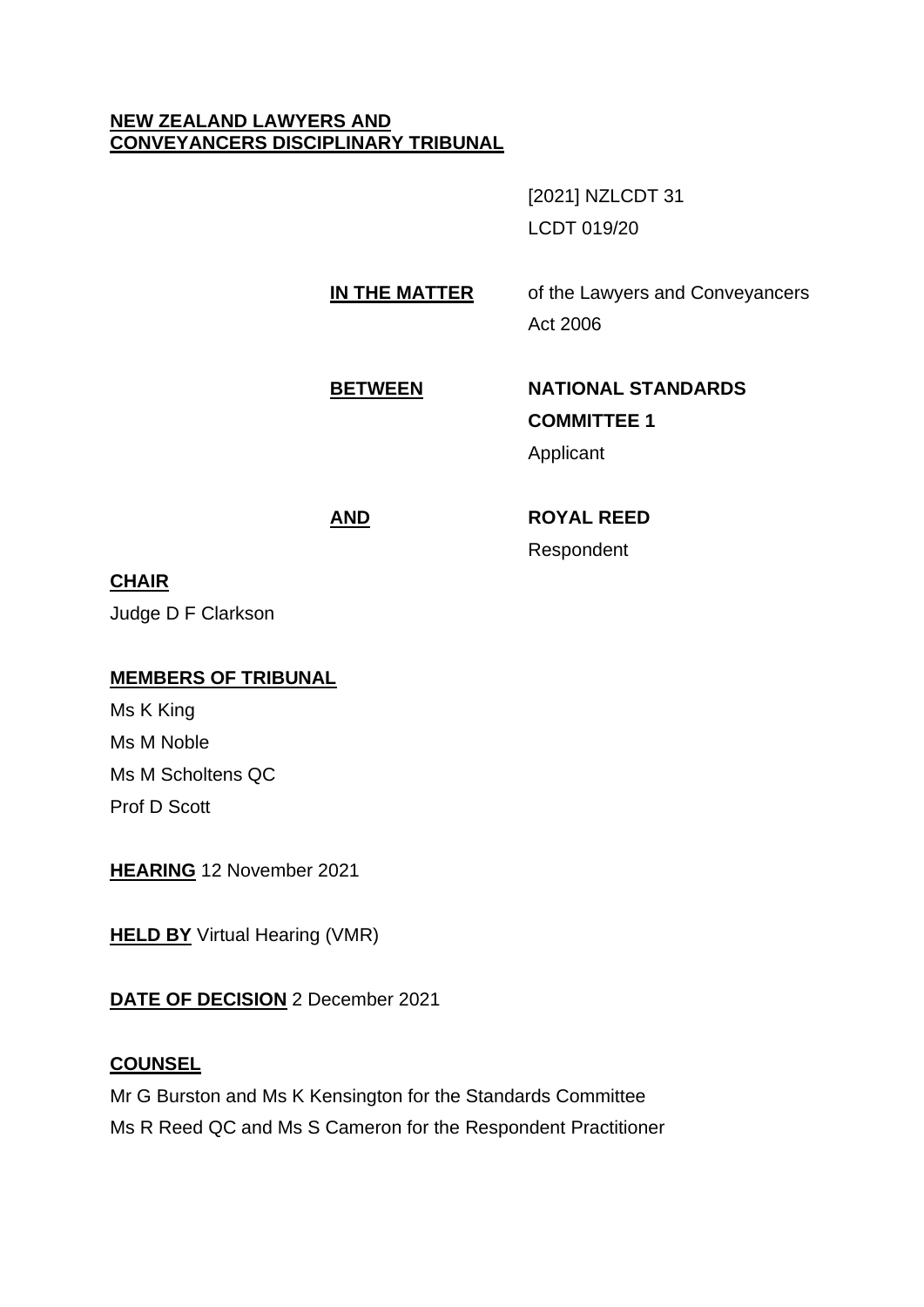# **REASONS FOR PENALTY DECISION OF THE TRIBUNAL**

# *Introduction*

[1] In our decision of 27 July 2021 we found Mrs Reed guilty of one charge of misconduct relating to her failure to disclose relevant information to the High Court when making a without notice application for a freezing order. This decision provides reasons for the penalties imposed by us at the hearing on 12 November 2021.

[2] The key aspect of the hearing was whether, over four years after the misconduct, it was necessary to suspend Mrs Reed from practice to reflect the seriousness of the offending.

## *Manner of Assessment of Proportionate Penalty*

 $[3]$  The exercise begins with consideration of the seriousness of the conduct.<sup>1</sup>

[4] The Tribunal then considers mitigating and aggravating features of both the practitioner and the conduct.

[5] Application of general principles of penalty such as deterrence, consistency and least restrictive outcome<sup>2</sup> are considered and applied in relation to the purposes of the legislation.<sup>3</sup>

[6] In a case where suspension is considered, the purposes of that penalty (indeed the general removal of a practitioner from practice) are reviewed and applied.<sup>4</sup>

<sup>1</sup> *Hart v Auckland Standards Committee 1 of the New Zealand Law Society* [2013] 3 NZLR 103.

<sup>2</sup> *Daniels v Complaints Committee of the Wellington District Law Society* [2011] 3 NZLR 850.

<sup>3</sup> Lawyers and Conveyancers Act 2006 (LCA), s 3.

<sup>4</sup> *Bolton v Law Society* [1994] 2 All ER 492 (CA).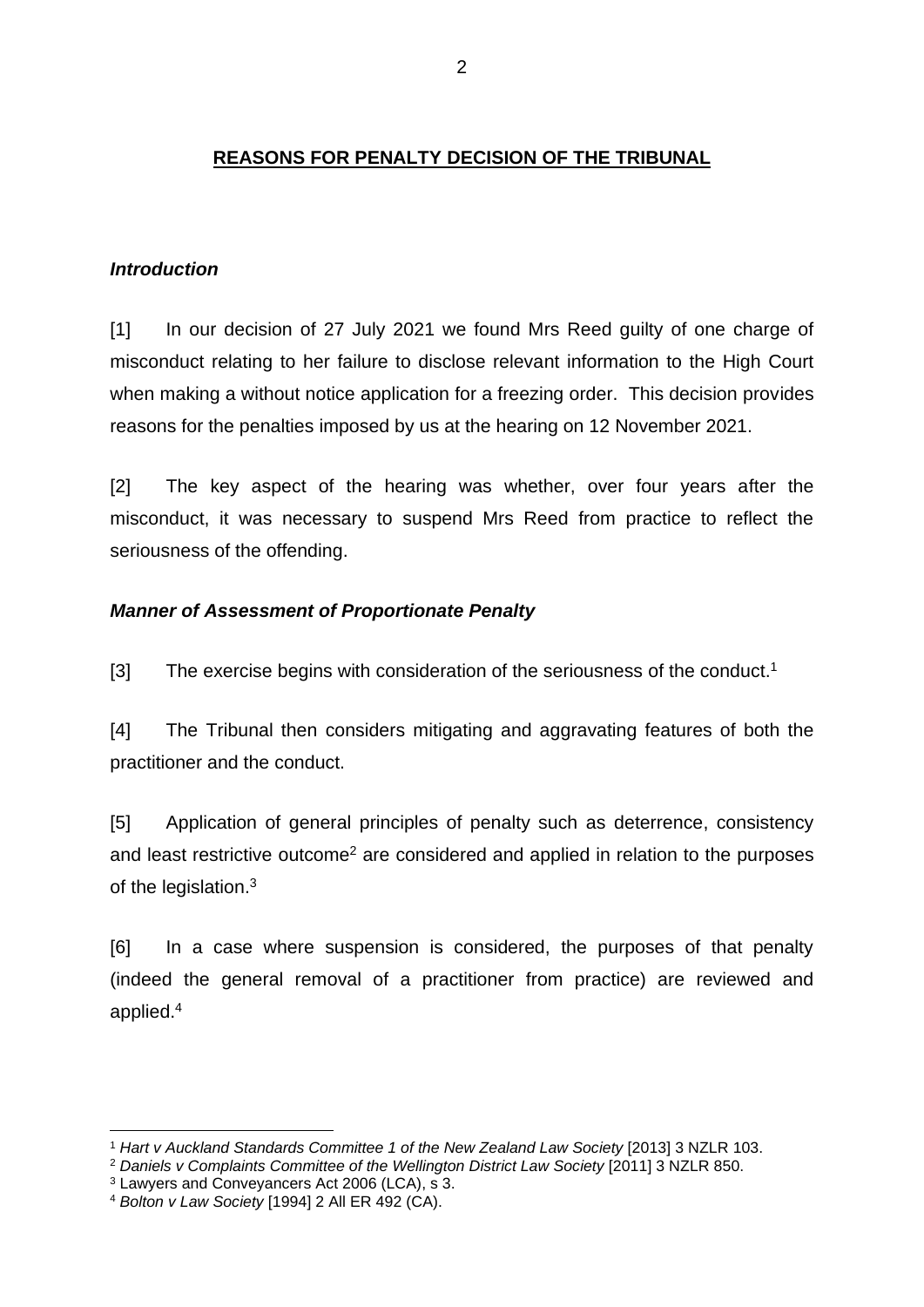#### *Seriousness*

[7] It is accepted that the misconduct is serious. As submitted by Mr Burston for the Standards Committee, "the duty of candour to the Court is one of the foremost duties on a practitioner". It is accepted that there was a one-off reckless breach of that rule and the absolute requirement not to mislead or deceive the Court. In our decision we expressed the view that it was difficult to avoid a conclusion of "forum shopping".

[8] Relevant to the level of seriousness, is that we stopped short of finding deliberate omission. Also relevant is that this was a one-off reckless breach rather than a course of conduct.

[9] In discussing analysis of seriousness, then moving into the wider contextual issues, the full Court of the High Court noted in *Hart*:

[186] The nature and gravity of those charges that have been found proved will generally be important. They are likely to inform the decision to a significant degree because they may point to the fitness of the practitioner to remain in practice. In some cases these factors are determinative, because they will demonstrate conclusively that the practitioner is unfit to continue to practice as a lawyer. Charges involving proven or admitted dishonesty will generally fall within this category.

[187] In cases involving lesser forms of misconduct, the manner in which the practitioner has responded to the charges may also be a significant factor. Willingness to participate fully in the investigative process, and to acknowledge error or wrongdoing where it has been established, may demonstrate insight by the practitioner into the causes and effects of the wrongdoing. This, coupled with acceptance of responsibility for the misconduct, may indicate that a lesser penalty than striking off is sufficient to protect the public in the future.

[188] For the same reason, the practitioner's previous disciplinary history may also assume considerable importance. In some cases, the fact that a practitioner has not been guilty of wrongdoings in the past may suggest that the conduct giving rise to the present charges is unlikely to be repeated in the future. This, too, may indicate that a lesser penalty will be sufficient to protect the public.

### *Aggravating Features*

[10] There are no aggravating features in this matter. The practitioner has no previous disciplinary history.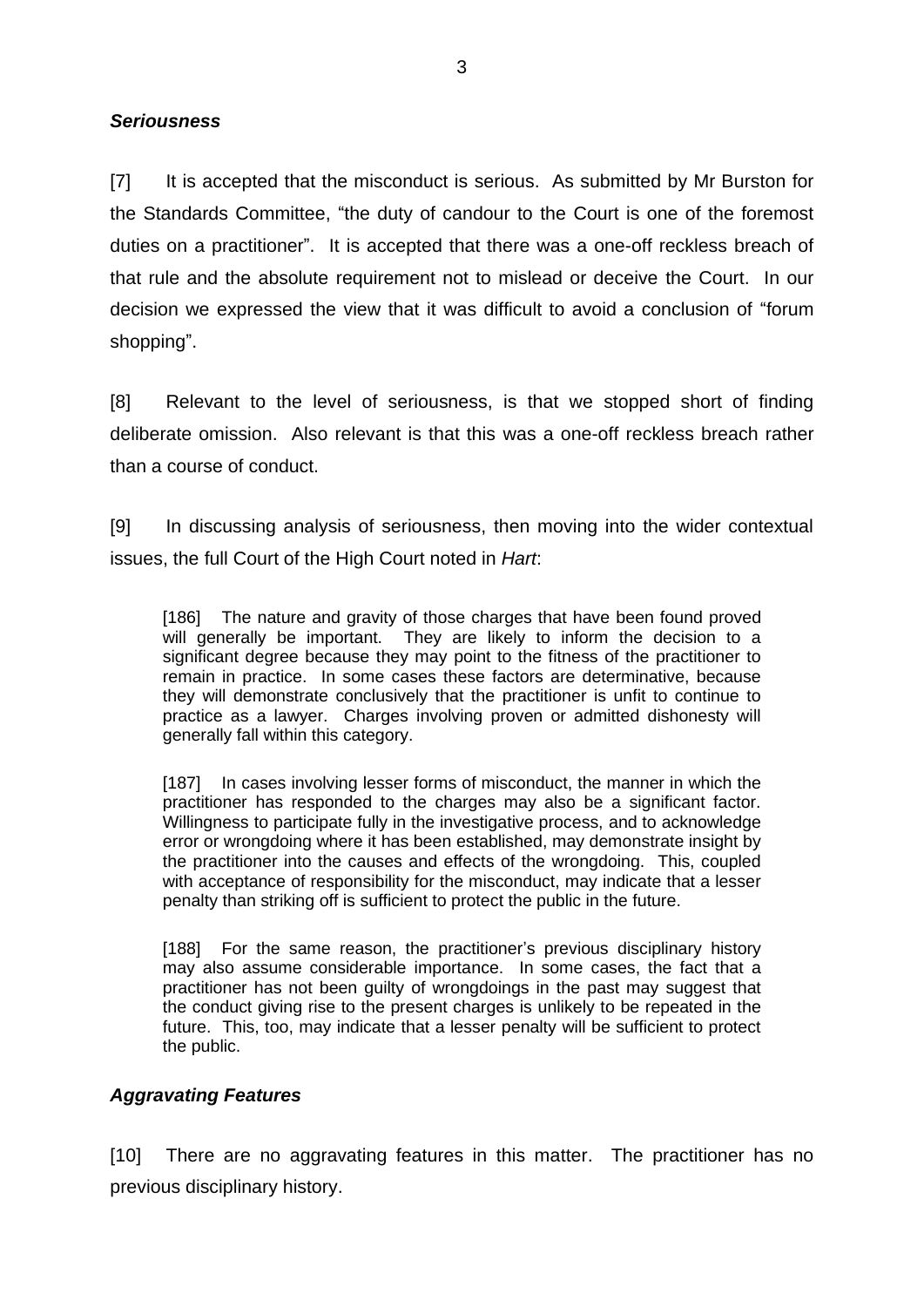#### *Mitigating Features*

[11] There are a number of mitigating features in relation to the practitioner which are addressed in her counsel's penalty submissions.

[12] In Oral submissions, counsel for the Standards Committee graciously acknowledged the many impressive references and testimonials filed, as well as Mrs Reed's own reflections on her conduct, and her contributions to the legal and broader community. It was also acknowledged that the practitioner had already addressed a number of the concerns which would normally have arisen for consideration in a penalty process.

[13] We accept there have been significant consequences which have already flowed from Mrs Reed's own determination to prevent any repetition of her professional failures. She acted to do so at an early stage of the proceedings, having received the criticism of the High Court, and indeed as we understand it, even before the Standards Committee began its investigation or at least in the early stages of that.

[14] Mrs Reed recognised that her sole practice had grown at such a rate that she was no longer able to cope with the pressures of her professional duties, including supervision of her staff members, and also uphold the high standards which she had set for herself, and which are required by her profession.

[15] With that in mind, she made inquiries as to possible mergers with larger firms. She was put in touch with the partners of Meredith Connell, one of the country's most well-established and respected legal practices. Negotiations led to a merger of the firms and Mrs Reed was admitted as a partner of Meredith Connell. As part of the merger process Mrs Reed disclosed the Standards Committee investigation, acknowledging her professional failings. A support structure was put in place for Mrs Reed's team and herself with supervision by senior partners from Meredith Connell and guidance in the areas of law in which Mrs Reed's team practised.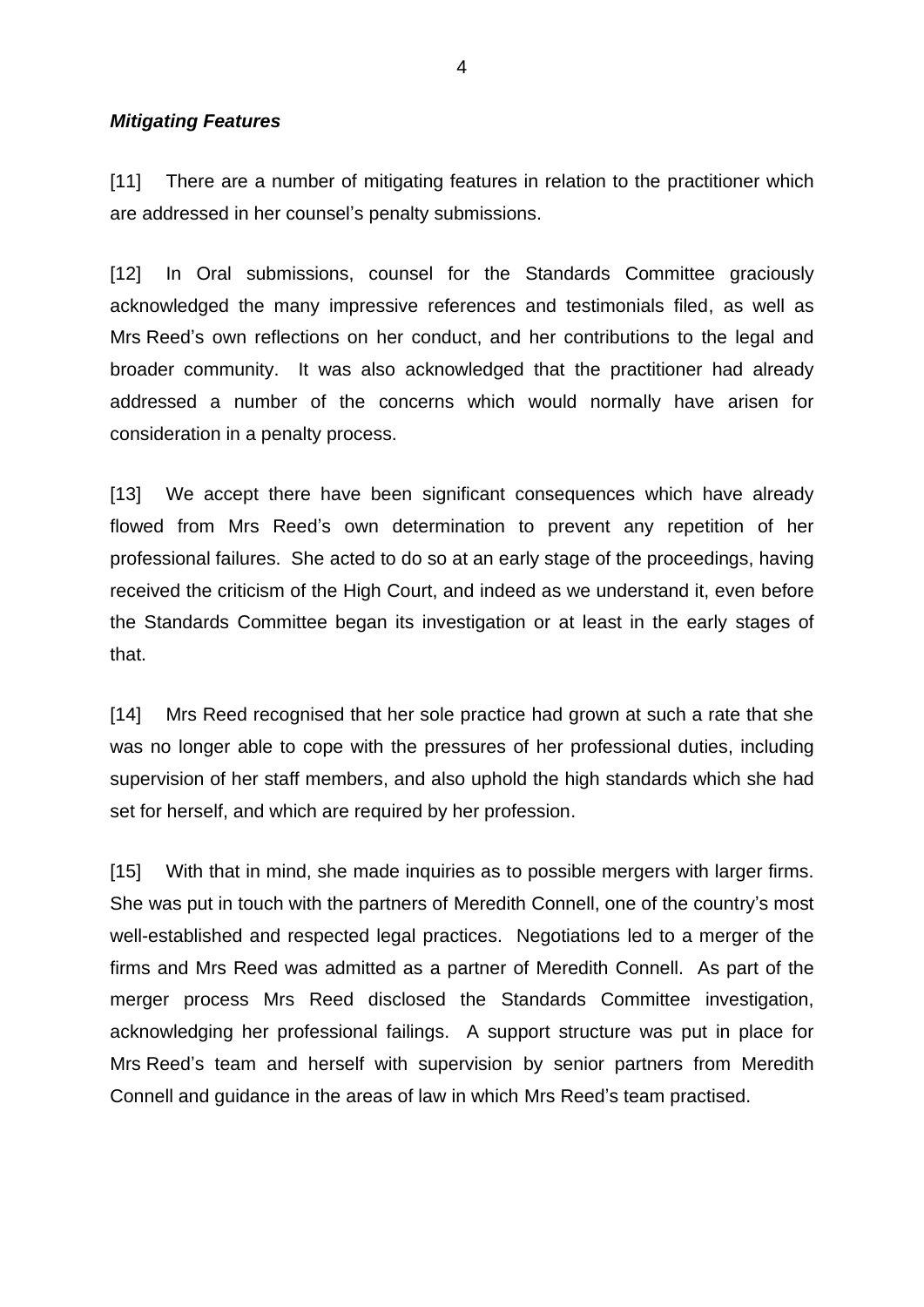[16] We are satisfied, having received affidavit evidence from Mr Haszard, managing partner of Meredith Connell as to the professional and pastoral support put in place for Mrs Reed's firm members to support the merger, that there is no risk of repetition of this misconduct in the future. We note that the conduct is now over four years ago, with no further concerns arising.

[17] We also note that Meredith Connell were not associated with Mrs Reed at the time this conduct occurred but have supported her through the disciplinary process and she has the full confidence of the partners. Testimonials from both Mr Haszard and Mr Dickey, Crown Solicitor at Auckland, were part of the references provided to the Tribunal.

[18] In taking these steps, at such an early stage, the practitioner has satisfied one of the main aims of the disciplinary process which is, protection of the public and maintenance of professional standards.

[19] We accept that it was a considerable wrench for Mrs Reed to change the nature of the firm which she had established and grown so successfully. We accept the submission of her counsel that it "… indicates a level of insightfulness … and determination to ensure some of the issues do not arise again …". We accept it demonstrates Mrs Reed's commitment to her professional obligations and "… reflects favourably on her accountability and responsibility."

[20] In this regard we also make reference to the letter of apology which was written to the Tribunal in which the practitioner fully accepted the finding of the Tribunal on liability at the level of misconduct and took responsibility for her actions. She describes how she saw herself as falling into error through maintaining an unsustainable workload and how she had sought the assistance of senior members of the profession to ensure a level of mentoring and support that would prevent reoccurrence.

[21] On a more personal level Mrs Reed described the guilt and stress she had suffered, and the harm she had brought to her family as a result of her involvement in the disciplinary process. We also take account of the considerable financial cost of the proceedings to Mrs Reed, in that she has incurred legal costs of around \$100,000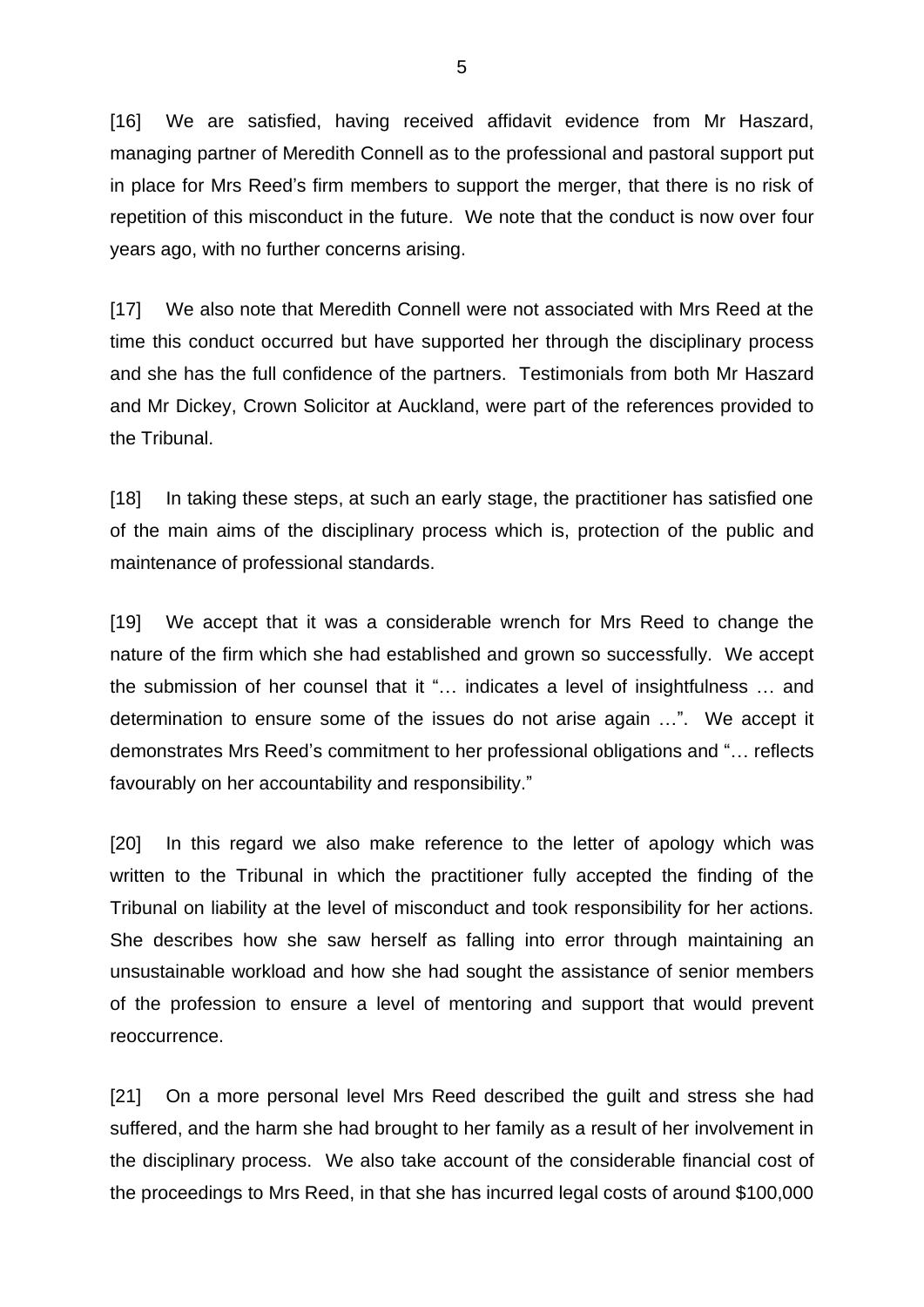and will face the Standards Committee costs of \$37,000 and the Tribunal costs which are assessed as in excess of \$9,000.

[22] The Tribunal has received many letters of apology and contrition from practitioners over the years. The letter from Mrs Reed distinguished itself, firstly by her total acceptance of the Tribunal's decision and acceptance of responsibility; and secondly, by the obviously genuine expressions of her personal responses contained in it.

[23] The practitioner's community involvement and pro bono contributions, not only to the Asian community in Auckland, but to the wider community also is notable. Through the many references received from a variety of business leaders and professional people, a picture emerged of a woman who, despite growing a busy practice, and having considerable family responsibilities, gave generously of her time and skills to the community. She did this in a number of ways and it is unnecessary to specify them for the purposes of this decision, but we are satisfied that her "giving back" has done the legal profession considerable credit and in due course provides her with a strong mitigating feature in relation to this penalty process.

[24] As a result of her community commitments it is clear that Mrs Reed has a very high profile, particularly amongst the New Zealand Chinese community. As such we are well aware that the weight of shame carried by her for the acceptance of her professional errors is considerable. The Tribunal views Mrs Reed's decision not to seek a final suppression order to attempt to restrict that reputational damage, as a very encouraging indicator of her level of insight.

[25] We are also aware that the practitioner is particularly concerned about the reputational damage to her new partnership, despite the fact that they were unconnected with the professional failings found.

[26] It is interesting to note that the high level of remorse and insight demonstrated by Mrs Reed by the conclusion of the proceedings appeared to us to exemplify the disciplinary process operating well to educate a practitioner. The genuine understanding demonstrated by her letter showed us that Mrs Reed had grown through the process.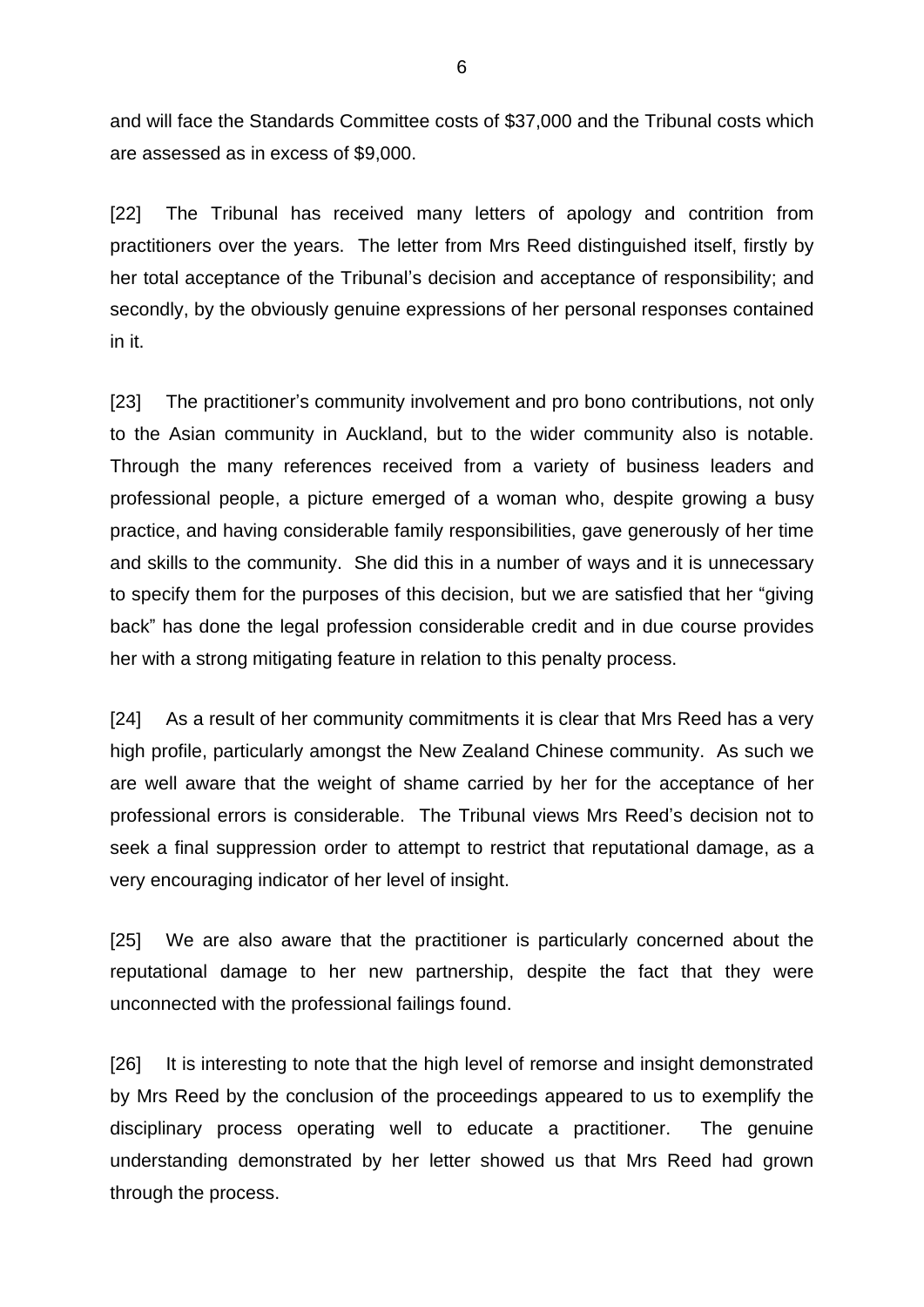[27] Whereas early on she had tended to minimise her conduct, (for example referring to the original Family Court Judge being wrong and attempting to justify the omissions), her demeanour at the hearing demonstrated a growing awareness and concern about her conduct. While she had earlier recognised that her manner of practising was unsustainable, we sensed she had not focused on the seriousness of her breach of her duty as an Officer of the Court sufficiently. For that reason, she had only acknowledged the offending at the level of unsatisfactory conduct.

[28] We observed a practitioner highly motivated to overcome the challenge of passing through the disciplinary system. Her statement that she would assist others to learn from her experience was impressive. To use her own words:

"I intend to use this disciplinary experience to help the girls [*young women in one of the organisations she supports*] understand that we all make mistakes and hopefully, that we do not need to be defined by those mistakes, but by what we learn from them, the changes we make to address them and the responsibility we take for them."

[29] As stated in the *Hart*<sup>5</sup> decision, as set out in paragraph [9] above, the manner in which the practitioner has responded to the charges may be a significant factor. In this case we consider the practitioner's conduct in the proceedings to be a significantly positive feature, particularly in the latter stages.

# *General Penalty Principles*

[30] We remind ourselves, in fixing a proportionate penalty, of the following general penalty considerations:

- 1. The principle of the **least restrictive outcome** set out in the *Daniels* decision.<sup>6</sup>
- 2. **The principle of deterrence,** both specific and general.

[31] By the conclusion of the hearing we consider it fair to say that there was an acceptance that, given the significant steps taken by her in response to her

<sup>5</sup> See above n 1 at para [187].

<sup>6</sup> See above n 2.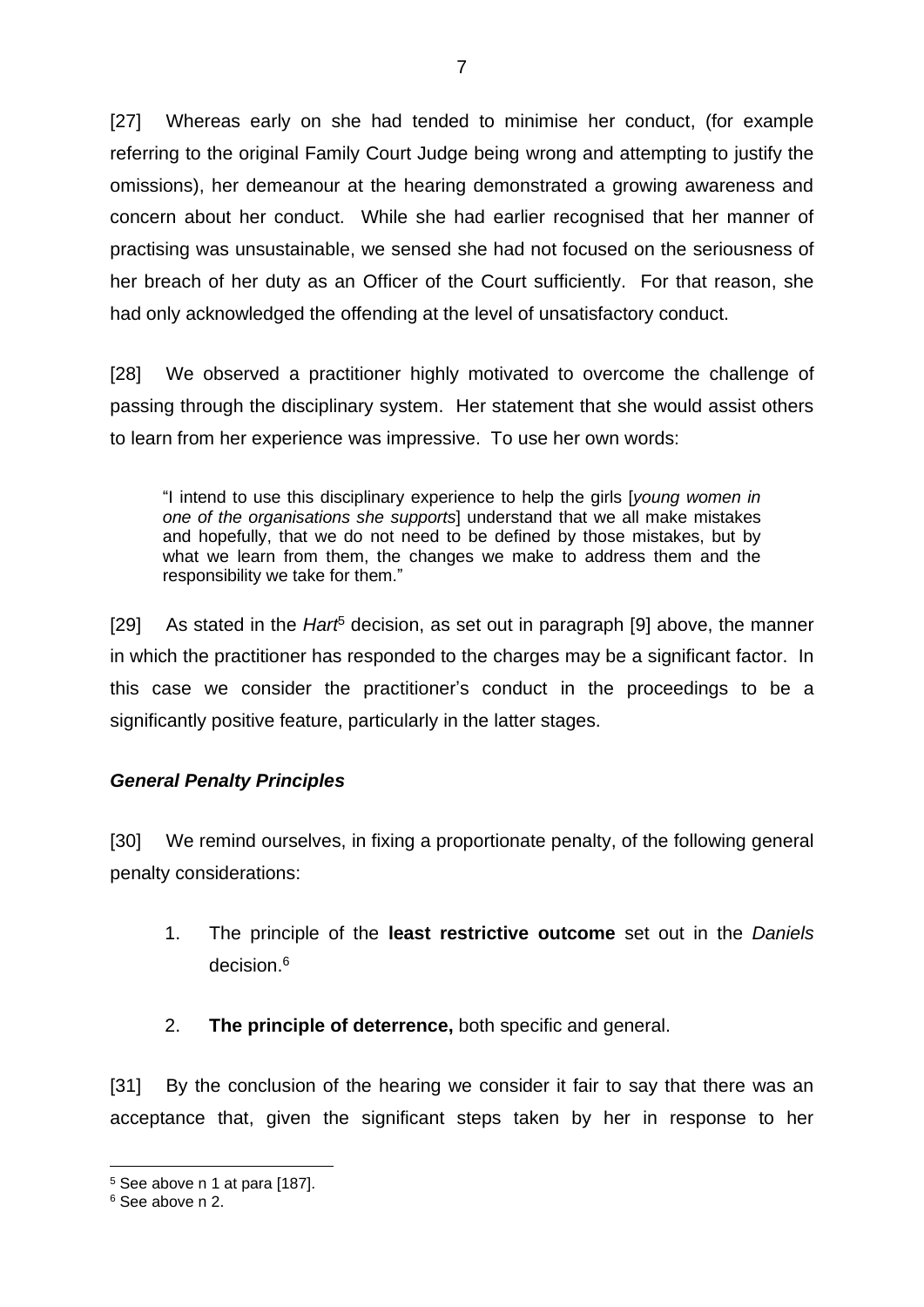misconduct, there was no further need for specific deterrence for Mrs Reed. It was accepted that the support system in place for her with the excellent resources available to her and her team, and her awareness of the risks that may arise when carrying a relentless and heavy workload, would ensure no repetition of this conduct.

[32] However, the Standards Committee submitted that for the purposes of general deterrence it was necessary that a period of suspension, albeit brief, should be imposed to mark the seriousness of the breach of the duty of candour.

[33] It is that submission which required the most careful consideration of the Tribunal. As set out in the *Daniels* decision: 7

"… To maintain public confidence in the profession members of the public need to have a general understanding that the legal profession, and the Tribunal members that are set up to govern conduct, will not treat lightly serious breaches of standards."

[34] In weighing that important principle, it is also necessary to consider the purposes of Suspension.

### 3. **The purposes of Suspension**.

[35] Beginning with the decision in *Bolton<sup>8</sup>* two purposes were identified – first prevention of repetition of the offence:

"One is to be sure that the offender does not have the opportunity to repeat the offence. This purpose is achieved for a limited period by an order of suspension; plainly it is hoped that the experience of suspension will make the offender meticulous in his future compliance with the required standards …. The second purpose is the most fundamental of all; to maintain the reputation of the solicitors' profession as one in which every member, of whatever standing, may be trusted to the ends of the earth.".

This is the application of the principles of general and specific deterrence, the former of which we have found to be unnecessary. The second principle embodies one of the core purposes of the LCA, to uphold professional standards and the public's confidence in the profession.

<sup>7</sup> See above n 2 at para [34].

<sup>8</sup> *Bolton v Law Society* [1994] 2 All ER 492 (CA).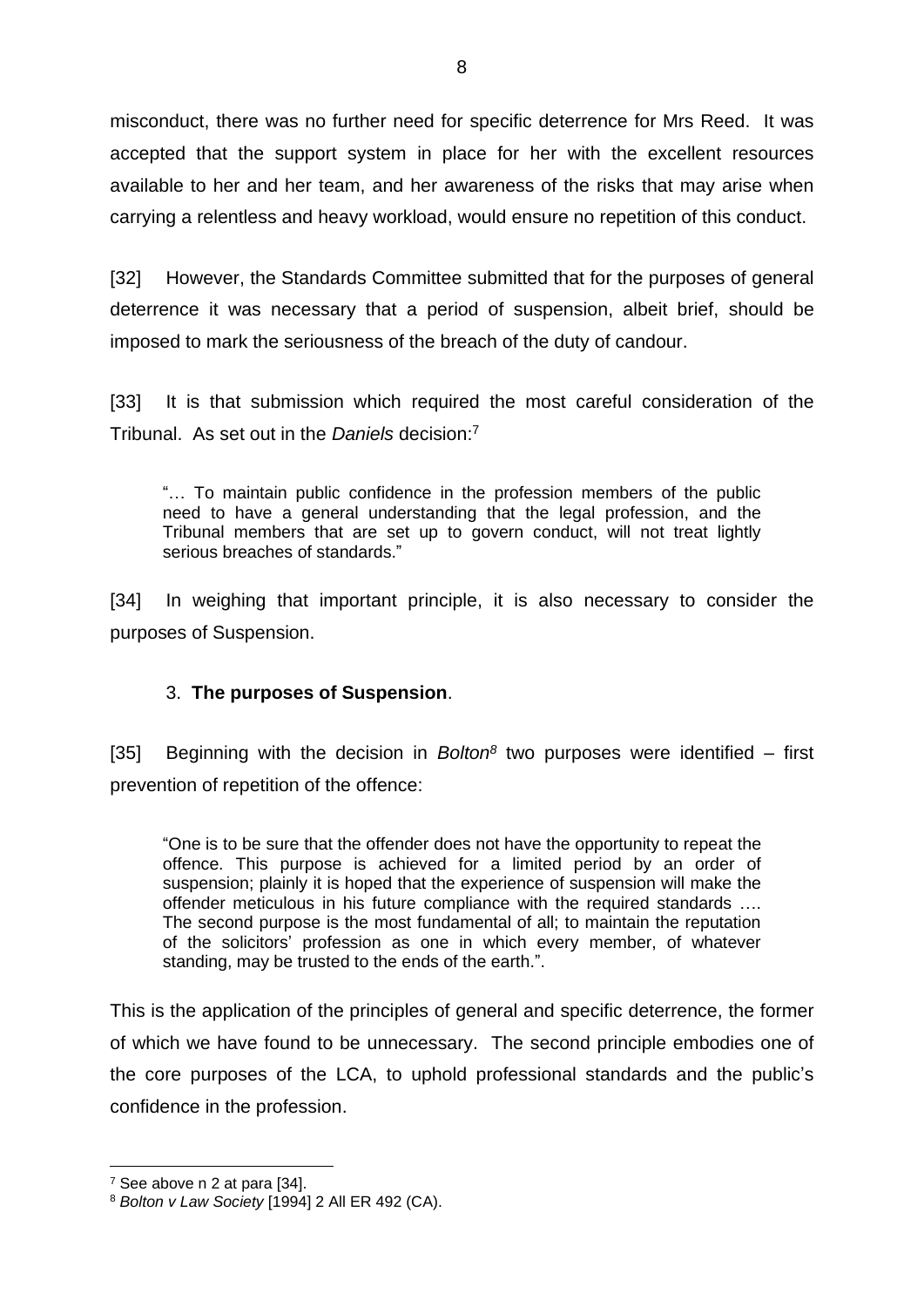#### [36] It is expressed in more modern terms in *Daniels<sup>9</sup>* at paragraph [24]:

"A suspension is clearly punitive, but its purpose is more than simply punishment. Its primary purpose is to advance the public interest. That includes that of the community and the profession, by recognising that proper professional standards must be upheld, and ensuring there is deterrence, both specific for the practitioner, and in general for all practitioners. It is to ensure that only those who are fit, in the wider sense, to practise are given that privilege. Members of the public who entrust their personal affairs to legal practitioners are entitled to know that a professional disciplinary body will not treat lightly serious breaches of expected standards by a member of the profession. "

[37] Subsequent decisions of the Tribunal and higher courts have confirmed that a period of reflection and respite, recovery from illness, and for retraining, are other reasons to impose a period of suspension. Given the factors we have set out above, we do not consider these are applicable reasons in this matter.

# 4. **The principle of consistency with other similar decisions.**

[38] This can be a difficult task to achieve, given the enormously varied contexts in which misconduct occurs. In this matter, we are grateful to Ms R Reed QC for her distillation of the principles in some of the cases cited to us where suspension was not imposed, despite serious misconduct having occurred. She submitted that, in the absence of dishonesty, suspension did not necessarily flow from a finding of misconduct. The features of an isolated incident and remedial conduct are also important in this regard.

[39] In both the *Horne<sup>10</sup>* and the *Jones<sup>11</sup>* cases, a penalty short of suspension was imposed. We accept the submission that they "...involved examples of serious errors of judgment ..." found to be misconduct.

Ms Reed QC submitted that:

"…Publication of that finding [misconduct] will forever tarnish Mrs Reed's professional standing and reputation. It is a very serious repercussion in (sic) of itself without any additional penalty. In these circumstances the least restrictive penalty means that a suspension is neither required not appropriate,

<sup>&</sup>lt;sup>9</sup> See above n 2.

<sup>&</sup>lt;sup>10</sup> Canterbury District Law Society v Horne [2009] NZLCDT 4.

<sup>11</sup> *Wellington Standards Committee 2 of the New Zealand Law Society v Jones* [2014] NZLCDT 52.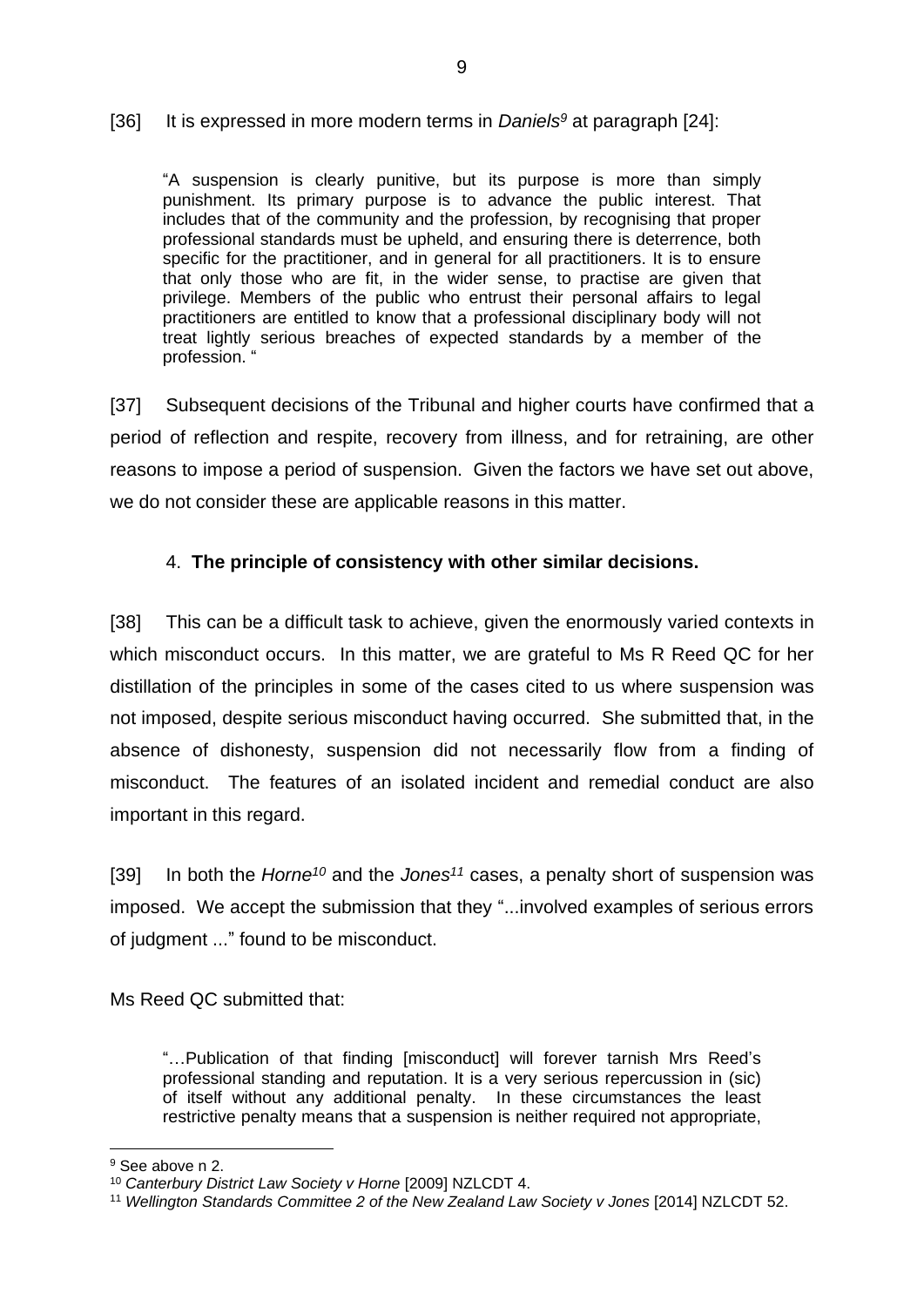particularly where Mrs Reed has taken steps to remove the possibility of similar conduct occurring again."

[40] The Tribunal accepts the submission that this is a case where suspension can be avoided, taking account of the penalty principles set out above, in particular that of imposing the least restrictive outcome.

# *Censure*

[41] Both counsel accepted that a Censure was an important response for the purposes of general deterrence (Mr Burston), "…carrying with it a public reckoning that any practitioner will record and be motivated to avoid." (Ms Reed). We accept the submission that a Censure is no hollow penalty, particularly in the terms we now deliver and attach as an Appendix to this decision.

# *Fine*

[42] Because of the seriousness of the misconduct, we consider that, in the absence of suspension, we must mark it with another significant penalty in the form of a fine. We do this in order to provide further general deterrence to other practitioners who may consider a slipshod or thoughtless approach is acceptable.

# *Orders*

- [43] We confirm the orders made on 12 November as follows:
	- 1. Censure to be delivered in writing (see Appendix).
	- 2. A fine of \$15,000.00.
	- 3. Mrs Reed is to pay the costs of the Standards Committee in the sum of \$37,037.31.
	- 4. The New Zealand Law Society are to pay the Tribunal costs. These are certified in the sum of \$11,674.00.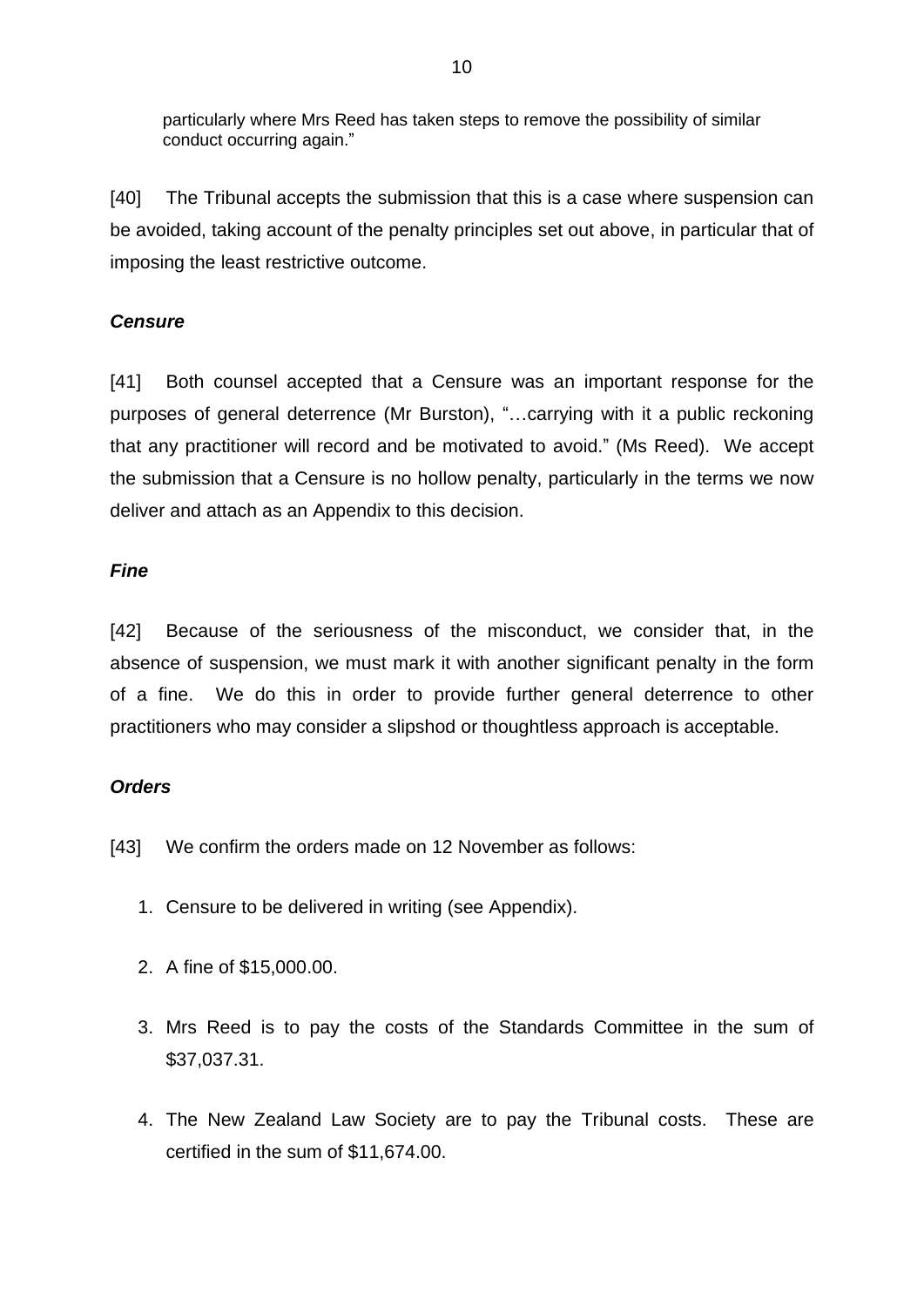5. Mrs Reed is to reimburse the New Zealand Law Society for the full Tribunal costs. These are certified in the sum of \$11,674.00.

[44] The interim name suppression order made on 14 April 2021 is now discharged.

**DATED** at AUCKLAND this 2<sup>nd</sup> day of December 2021

Judge DF Clarkson **Chairperson**